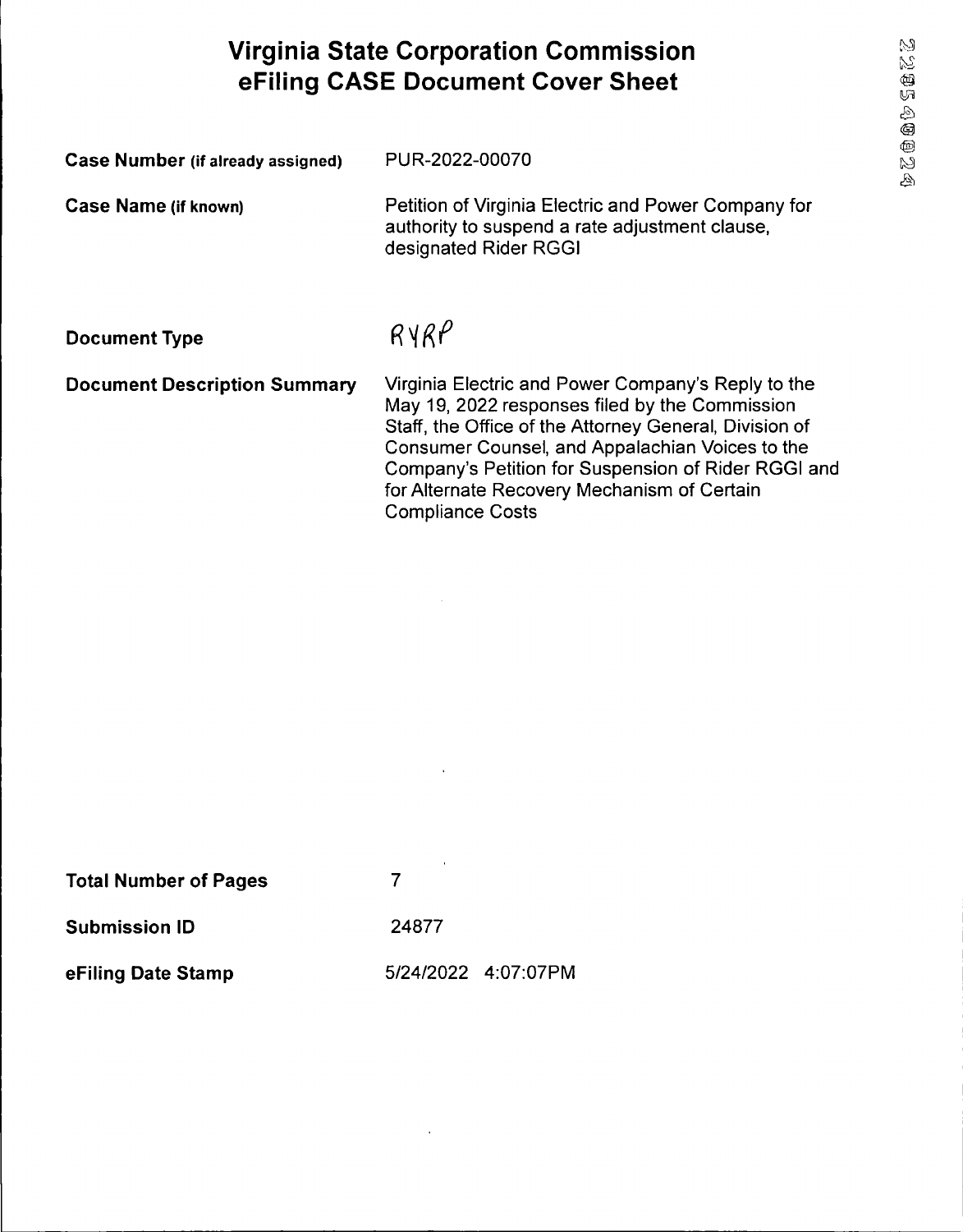**McGuireWoods LLP** Gateway Plaza 800 East Canal Street Richmond, VA 23219-3916 Phone: 804.775.1000 Fax: 804.775.1061 www.mcguirewoods.com

22  $\circledcirc$ ŲЯ e<br>@ ℗ گیرا<br>دیگر<br>eryan@mcguirewoods.com

#### Elaine S. Ryan | MCGUIREWOODS | Elaine S. Ryan @mcguirewoods.com<br>804.775.1090 | MCGUIREWOODS Direct: 804.775.1090

May 24, 2022

### **BY ELECTRONIC DELIVERY**

Mr. Bernard Logan, Clerk State Corporation Commission c/o Document Control Center Tyler Building - First Floor 1300 East Main Street Richmond, Virginia 23219

*Petition of Virginia Electric and Power Companyfor authority to suspend a rate adjustment clause, designated Rider RGGI, under § 56-585.1 A 5 <sup>e</sup> ofthe Code ofVirginia andfor alternate recovery mechanism ofcertain compliance costs* Case No. PUR-2022-00070

Dear Mr. Logan:

Please find enclosed for electronic filing in the above-captioned proceeding Virginia Electric and Power Company's Reply to the May 19, 2022 responses filed by the Commission Staff, the Office of the Attorney General, Division of Consumer Counsel, and Appalachian Voices to the Company's Petition for Suspension of Rider RGGI and for Alternate Recovery Mechanism of Certain Compliance Costs.

Please do not hesitate to contact me if you have any questions in regard to the enclosed.

Highest regards.

*/s/Elaine S. Ryan*

Elaine S. Ryan

Enclosures

cc: Paul E. Pfeffer, Esq. David J. DePippo, Esq. Joseph K. Reid, 111, Esq. Timothy D. Patterson, Esq. Service List

> Atlanta | Austin | Baltimore | Charlotte <sup>|</sup> Charlottesville | Chicago <sup>|</sup> Dallas | Houston | Jacksonville <sup>|</sup> London <sup>|</sup> Los Angeles - Century City Los Angeles - Downtown | New York | Norfolk | Pittsburgh | Raleigh | Richmond | San Francisco | Tysons | Washington, D.C.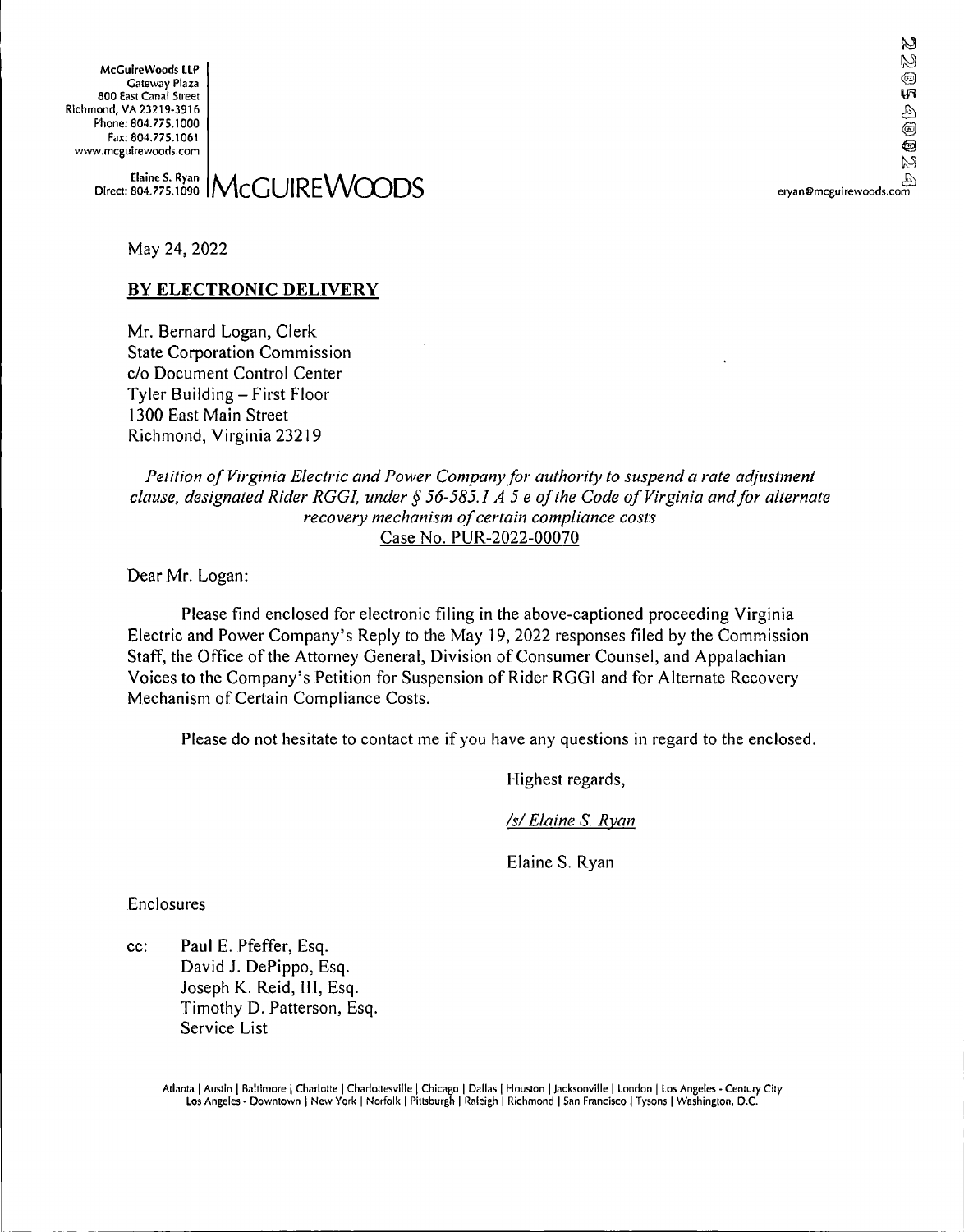#### COMMONWEALTH OF VIRGINIA

### STATE CORPORATION COMMISSION

) ) ) ) ) ) ) ) )

PETITION OF VIRGINIA ELECTRIC AND POWER COMPANY For authority to suspend a rate adjustment clause, designated Rider RGGI, under § 56-585.1 A 5 e of the Code of Virginia, and for alternate recovery mechanism of certain compliance costs

Case No. PUR-2022-00070

#### **VIRGINIA ELECTRIC AND POWER COMPANY'S REPLY**

Pursuant to the State Corporation Commission of Virginia's (the "Commission") May 13, 2022 Order Expediting Response and Reply, Virginia Electric and Power Company ("Dominion Energy Virginia" or the "Company"), by counsel, hereby files this reply ("Reply") to the May 19, 2022 responses filed by the Commission Staff ("Staff"), the Office of the Attorney General, Division of Consumer Counsel ("Consumer Counsel"), and Appalachian Voices to the Company's Petition for Suspension of Rider RGG1 and for Alternate Recovery Mechanism of Certain Compliance Costs ("Petition"). In further support of the Petition, and in reply to the responses filed on May 19, 2022, the Company states as follows:

#### **REPLY**

1. Staff, Consumer Counsel, and Appalachian Voices do not oppose the Company's request to suspend Rider RGG1. As noted, suspension ofthe RAC will immediately reduce the typical residential customer bill by approximately \$2.39 per month, with greater reductions for higher energy consumers in the residential, as well as commercial and industrial classes.<sup>1</sup>

2. In its response, Staff recommends "that the Company provide greater detail in its

<sup>&</sup>lt;sup>1</sup> Petition at 7.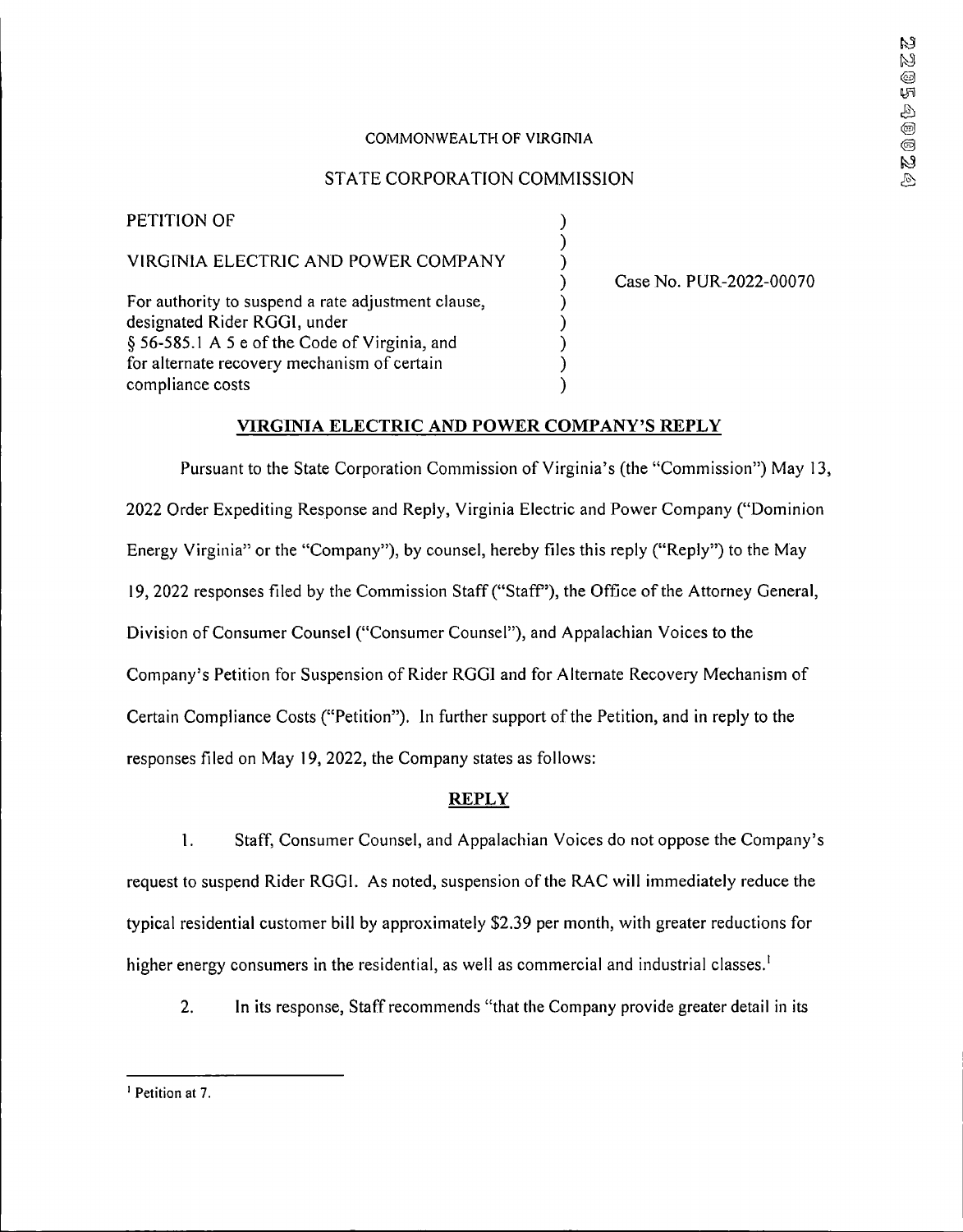Reply concerning its intentions regarding the specific timing of the recognition and recovery of the approximately  $$178$  million<sup>2</sup> in accrued but unrecovered RGGI compliance costs in base rates—as the Company proposes in its Petition."<sup>3</sup> As stated in the Petition, the Company is now requesting approval to recover those costs through the Company's existing rates for generation services (base rates) during the period in which they were incurred.<sup>4</sup> To provide additional clarity, the proposal is to provide for immediate recognition and recovery of these costs over the periods that they were actually incurred in 2021 and 2022. The costs would be expensed against base revenues in 2021 and 2022, and thus treated as fully recovered by July 31,2022. As such, there would be no financing costs associated with these compliance costs.

3. In its response, Consumer Counsel "reserves the right to address the ratemaking treatment of VEPCO's unrecovered RGGl-related expense in the upcoming Triennial Review to ensure that the Company's voluntary election indeed avoids any future incremental rate increases to customers."<sup>5</sup> To be clear, the Company is requesting that the Commission approve the alternate recovery mechanism for the RGGI costs at issue through existing base rates as noted above, as opposed to the RGGI RAC, in connection with this Petition. However, it acknowledges that the prudence of any such costs recovered through base rates may be subject to further Commission review in the Company's 2024 triennial review proceeding, just as any other element of the cost of service, and parties including Consumer Counsel will have an opportunity to participate and be heard in that case.<sup>6</sup>

4. Consumer Counsel also refers to the Company's waiver of recovery of

<sup>&</sup>lt;sup>2</sup> The Company notes that the \$178 million estimate is a current projection of costs that are expected to be accrued but unrecovered as of July 31, 2022. Actual totals will not be known until true-ups are complete.

<sup>&</sup>lt;sup>3</sup> Staff Response at 2.

Petition at 7.

<sup>5</sup> Consumer Counsel Response at 2.

<sup>6</sup> Petition at 7 n.12.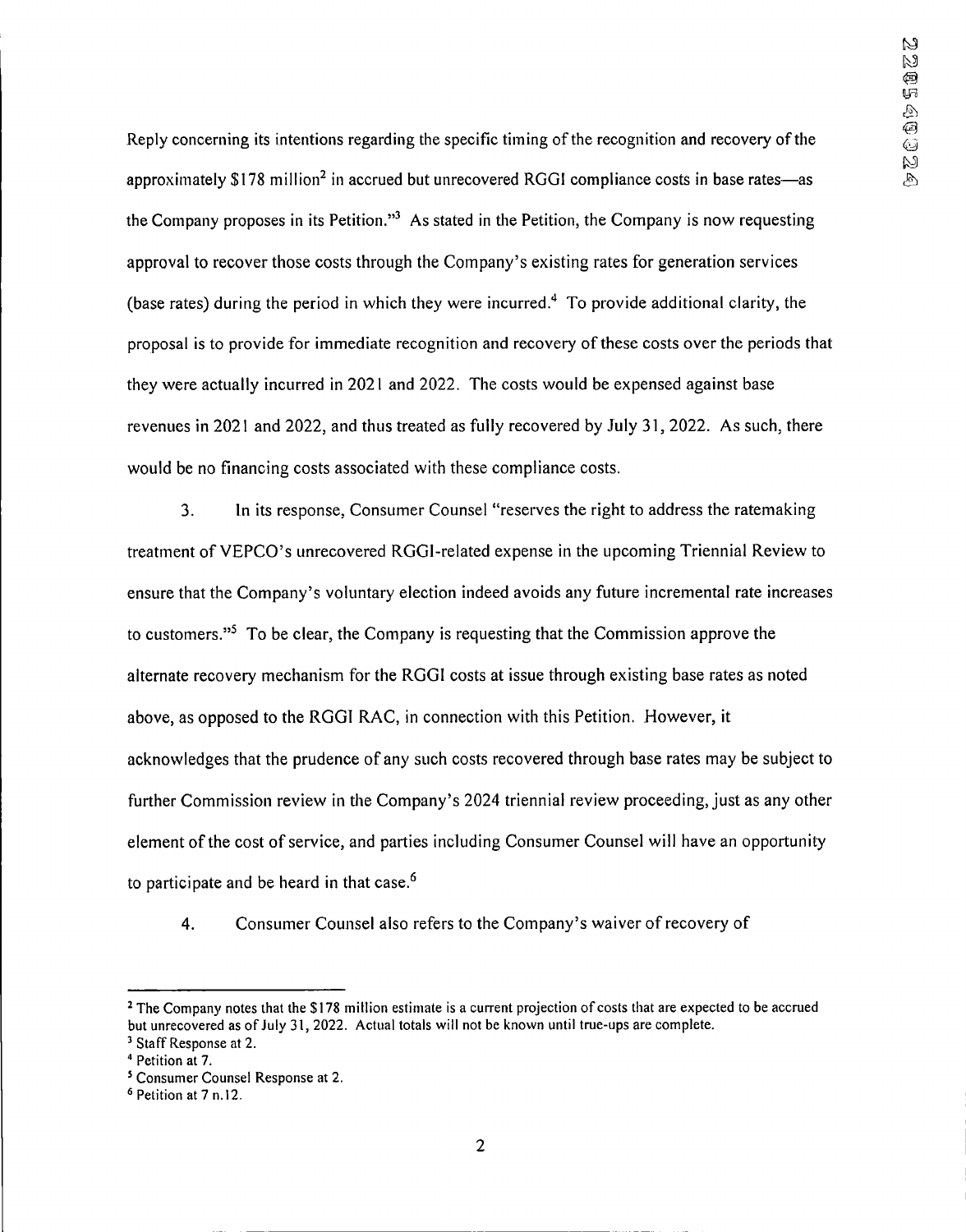incremental financing costs due its voluntary under-recovery of Rider RGGI expense in Case No. PLTR-2021-00281, and states that this "should remain the case notwithstanding the recovery mechanism."<sup>7</sup> Whether any costs incurred to comply with RGGI after July 31, 2022 would be recovered through a RAC and the extent of any incremental financing costs is presently unknown and would be subject to future Commission approval. The Company therefore submits that this is not an issue for determination in this proceeding.

5. Ultimately, Appalachian Voices does not object to the Company's proposal.<sup>8</sup> However, the response includes many charged but likewise unsubstantiated claims concerning the basis for the Petition that warrant a brief response. As stated in the Petition and addressed herein, the Company's motivation is protecting the interests of customers and providing rate relief as promptly as possible for a compliance program it does not believe will continue. On the same date that the Company filed the Petition, it also filed its annual fuel factor application. To lessen the impact of the significant fuel expense under-recovery and future projections for continued elevated fuel costs, the Company has presented a voluntary mitigation proposal to spread out recovery over multiple years. All of these actions are motivated by the Company's desire to mitigate significant rate impacts while maintaining safe and reliable service.

6. Substantively, Appalachian Voices recommends the Commission require that any RGGI costs incurred after July 31, 2022 and prior to approval of any new Subsection A 5 e RAC be treated as recovered through base rates. $9$  Such a requirement is contrary to the express language of Va. Code § 56-585.1 A 5 e, which provides that:

> A utility may at any time . . . petition the Commission for approval of one or more rate adjustment clauses for the timely and current recovery from customers of . . . [p] rojected and actual costs of

<sup>7</sup> Consumer Counsel Response at 2.

<sup>8</sup> Appalachian Voices Response at 5.

<sup>9</sup> Appalachian Voices Response at 6.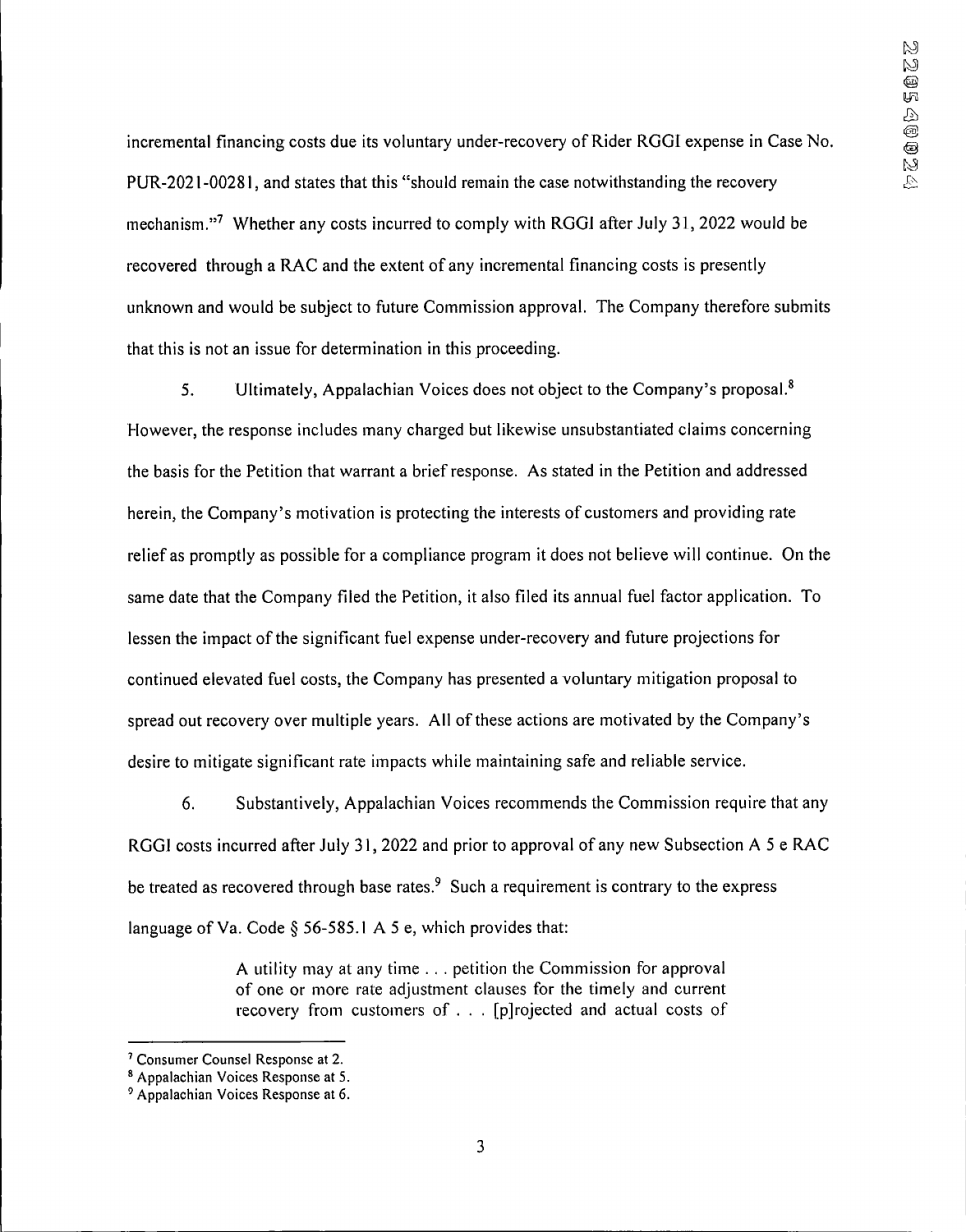projects that the Commission finds to be necessary ... to comply with state or federal environmental laws or regulations applicable to generation facilities used to serve the utility's native load obligations, including the costs of allowances purchased through a market-based trading program for carbon dioxide emissions.<sup>10</sup>

The statute makes clear that the specific recovery mechanism for such costs is at the utility's election, and the Commission should decline to adopt this recommendation.

7. In sum, for the reasons stated in the Petition and addressed herein, good cause

exists to grant the Company's Petition. Suspending Rider RGGI will provide an immediate,

material reduction to customer bills and the Company's voluntary election alternately to recover

approximately \$178 million in unrecovered RGGL compliance costs through existing base rates

will prevent future incremental rate increases.

WHEREFORE, for the reasons set forth above, the Company respectfully requests that

the Commission grant its Petition and any other relief the Commission deems just and proper.

Respectfully submitted,

## **VIRGINIA ELECTRIC AND POWER COMPANY**

By: */\$/ Elaine S. Ryan* Counsel

Paul E. Pfeffer David J. DePippo Dominion Energy Services, Inc. 120 Tredegar Street Richmond, Virginia 23219 (804) 787-5607 (PEP) (804)819-2411 (DJD) *paul. e.pfeffer@dommionenergy.com david.j. depippo@dominionenergy. com*

<sup>10</sup> Va. Code § 56-585.1 A 5 e.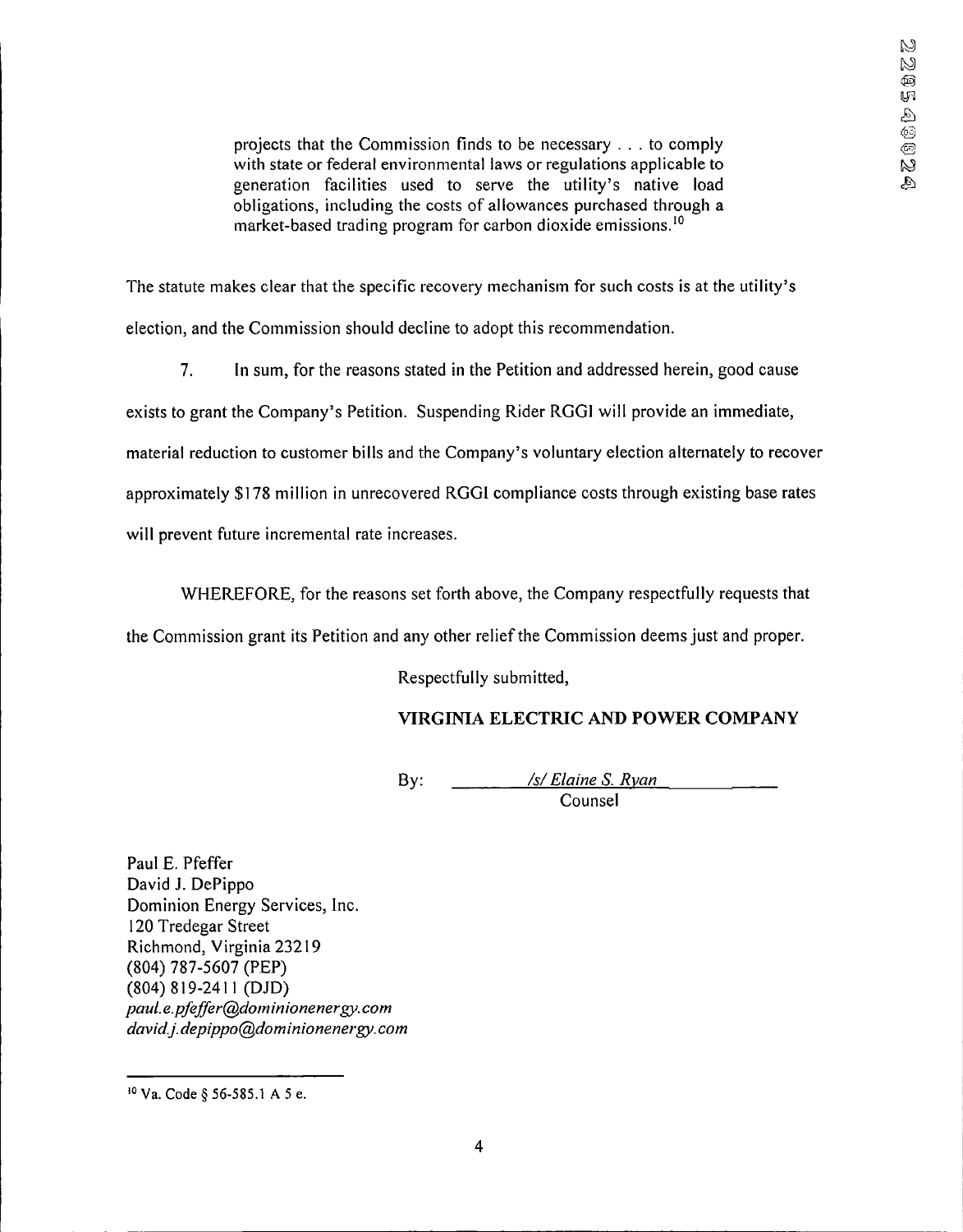Joseph K. Reid III Elaine S. Ryan Timothy D. Patterson McGuireWoods LLP Gateway Plaza 800 East Canal Street Richmond, Virginia 23219-3916 (804) 775-1198 (JKR) (804) 775-1090 (ESR) (804) 775-1069 (TDP) *jreid@mcguirewoods. com eryan@mcguirewoods.com tpatterson@mcguirewoods.com*

*Counselfor Virginia Electric and Power Company*

May 24, 2022